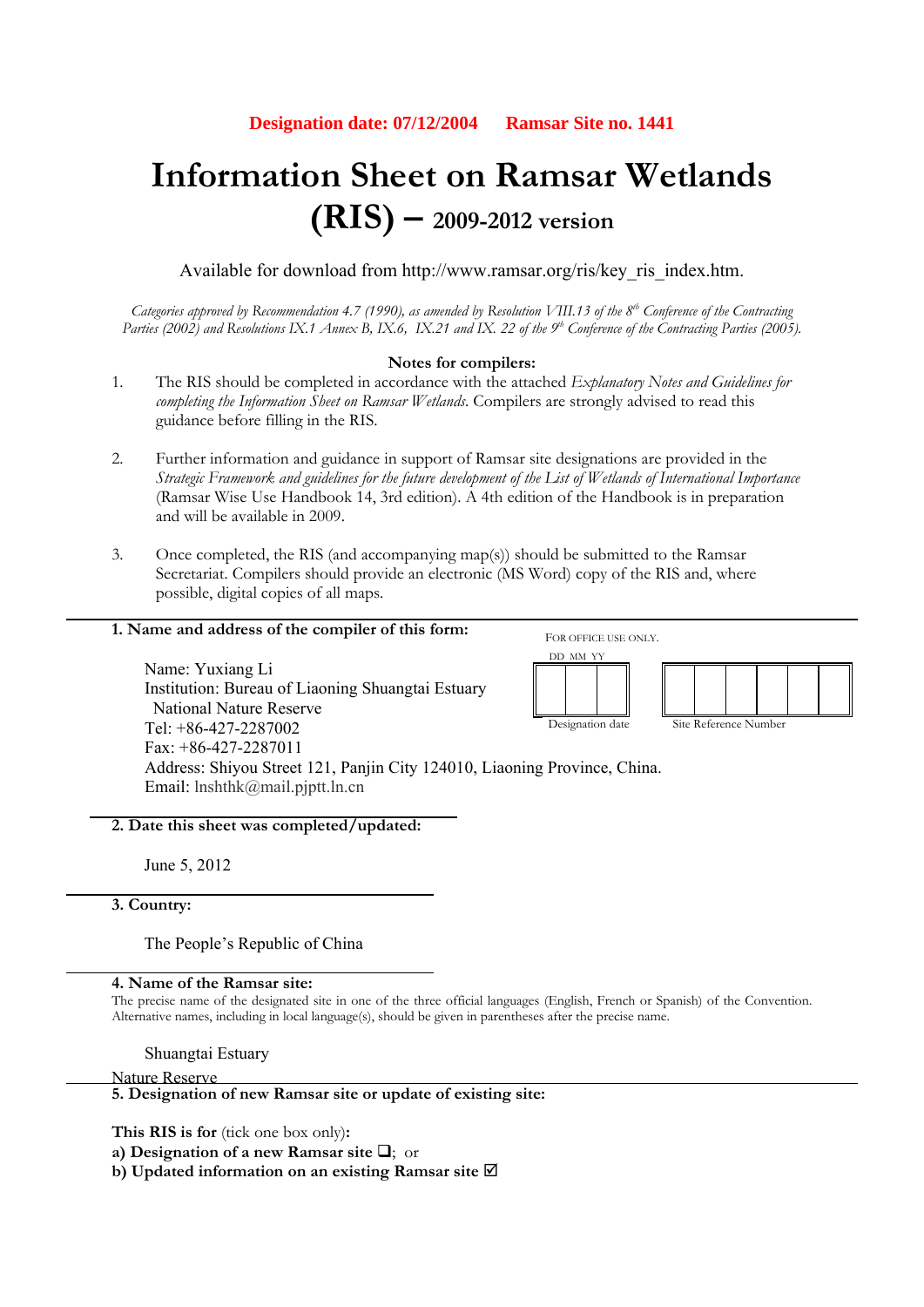**6. For RIS updates only, changes to the site since its designation or earlier update:** 

**a) Site boundary and area** 

**The Ramsar site boundary and site area are unchanged:** 

or

#### **If the site boundary has changed:**

- i) the boundary has been delineated more accurately  $\Box$ ; or
- ii) the boundary has been extended  $\Box$ ; or
- iii) the boundary has been restricted\*\*  $\Box$

and/or

#### **If the site area has changed:**

- i) the area has been measured more accurately  $\Box$ ; or ii) the area has been extended  $\Box$ ; or
- iii) the area has been reduced\*\*  $\Box$

\*\* **Important note**: If the boundary and/or area of the designated site is being restricted/reduced, the Contracting Party should have followed the procedures established by the Conference of the Parties in the Annex to COP9 Resolution IX.6 and provided a report in line with paragraph 28 of that Annex, prior to the submission of an updated RIS.

## **b) Describe briefly any major changes to the ecological character of the Ramsar site, including in the application of the Criteria, since the previous RIS for the site:**

According to the observation records, the population size of the endangered *Larus saundersi* has increased year by year, from 5,000 (June, 2004) to 6,969 (June, 2011). During this period, 17 bird species were newly found in the site. The population size of the *Grus japonensis* which breeds in the site is maintained at a stable level of around 50 individuals.

Compared with the previous RIS, the application of the Criteria remains unchanged.

#### **7. Map of site:**

Refer to Annex III of the *Explanatory Note and Guidelines*, for detailed guidance on provision of suitable maps, including digital maps.

**a) A map of the site, with clearly delineated boundaries, is included as:**

i) a hard copy (required for inclusion of site in the Ramsar List):  $\Box$ ;

ii) an electronic format (e.g. a JPEG or ArcView image)  $\boxtimes$ ;

## iii) a GIS file providing geo-referenced site boundary vectors and attribute tables  $\mathbb{Z}$ .

## **b) Describe briefly the type of boundary delineation applied:**

e.g. the boundary is the same as an existing protected area (nature reserve, national park, etc.), or follows a catchment boundary, or follows a geopolitical boundary such as a local government jurisdiction, follows physical boundaries such as roads, follows the shoreline of a waterbody, etc.

This site has the same boundary with Shuangtai Estuary National Nature Reserve. It is located in the estuarine area of the Shuangtaizi River in Panjin City, Liaoning Province. The site is east to Erjiegou Town from Dawa County of Panjin City, west to the Daling Estuary of Jinzhou City, north to the Jinpan Highway, and south to the coastline and shallow sea of Bohai Sea.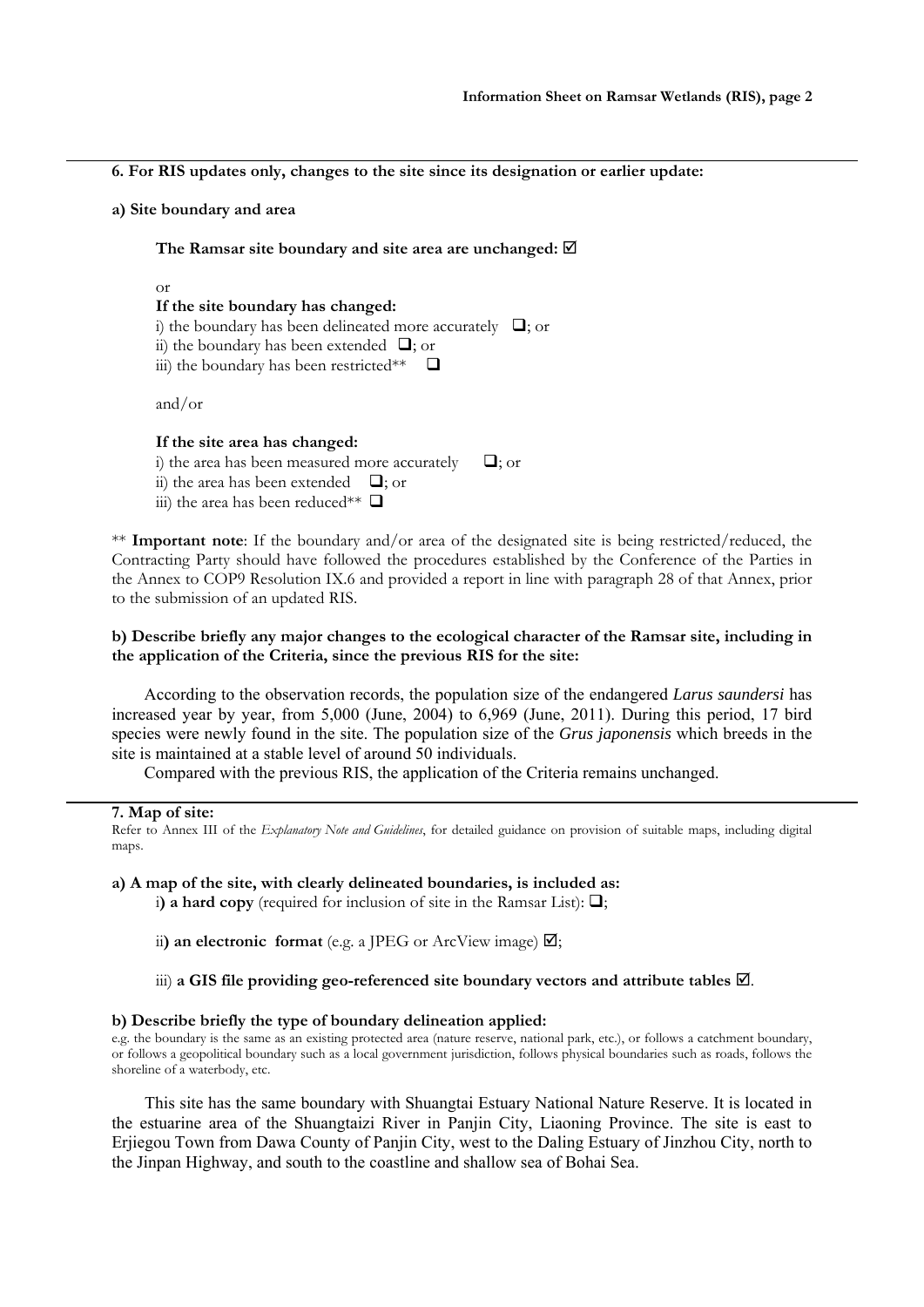**8. Geographical coordinates** (latitude/longitude, in degrees and minutes):

Provide the coordinates of the approximate centre of the site and/or the limits of the site. If the site is composed of more than one separate area, provide coordinates for each of these areas.

## Center: 40°54′45″ N, 121°45′41″ E Extent: 40°45′15″-41°13′49″ N, 121°28′22″-122°01′26″ E

## **9. General location:**

Include in which part of the country and which large administrative region(s) the site lies and the location of the nearest large town.

This Ramsar Site lies in the estuary of the Liao River, north of Liaodong Bay, Northeastern China. It is about 35 kilometers away to the downtown area of Panjin City, Liaoning Province.

**10. Elevation:** (in metres: average and/or maximum & minimum)

Average: 2.5 m;

Maximum: 4 m; Minimum: 0 m.

**11. Area:** (in hectares)

128,000 ha

#### **12. General overview of the site:**

Provide a short paragraph giving a summary description of the principal ecological characteristics and importance of the wetland.

Shuangtai Estuary is a typical coastal wetland ecosystem mainly composed of reed (*Phragmites communis*) marshes, shoals and tidal-flats. It is where the Liao River enters the Bohai Sea. Shuangtai Estuary includes the essential part of the world's largest reed marsh( Lu X., et al. 2011.)

 The Shuangtaizi River is characterized by its vast water area. Within its drainage area, there are dense rivers and large area of reed marshes. It provides important habitats for endangered wetlanddependent species, such as *Ciconia boyciana*, *Grus leucogeranus*, *Grus japonensis*, *Grus leucogeranus* and *Larus saundersi*. Shuangtai Estuary is in the north edge of the eastern costal wetland in China, providing an important stopover to the migratory birds on the East Asian-Australasian Flyway. The wetland is the southernmost breeding site for *Grus japonensis* and the largest breeding site for *Larus saundersi* in the world. This Ramsar Site plays a key role in regional biodiversity conservation in China as well as East Asia.

#### **13. Ramsar Criteria:**

Tick the box under each Criterion applied to the designation of the Ramsar site. See Annex II of the *Explanatory Notes and Guidelines* for the Criteria and guidelines for their application (adopted by Resolution VII.11). All Criteria which apply should be ticked.

> **1 • 2 • 3 • 4 • 5 • 6 • 7 8 • 9**

## **14. Justification for the application of each Criterion listed in 13 above:**

Provide justification for each Criterion in turn, clearly identifying to which Criterion the justification applies (see Annex II for guidance on acceptable forms of justification).

#### **Criterion 1:**

This Ramsar Site is located in Oriental Deciduous Forest Biogeographic Province, Palearctic Realm. It preserves integrated natural wetland for about 100 000 ha. The site is the northernmost coastal estuary wetland in this biogeographic region. Also, it is a representative of estuary wetland ecosystems in middle/high latitude regions of Asia, holding the world's largest reed marsh. The large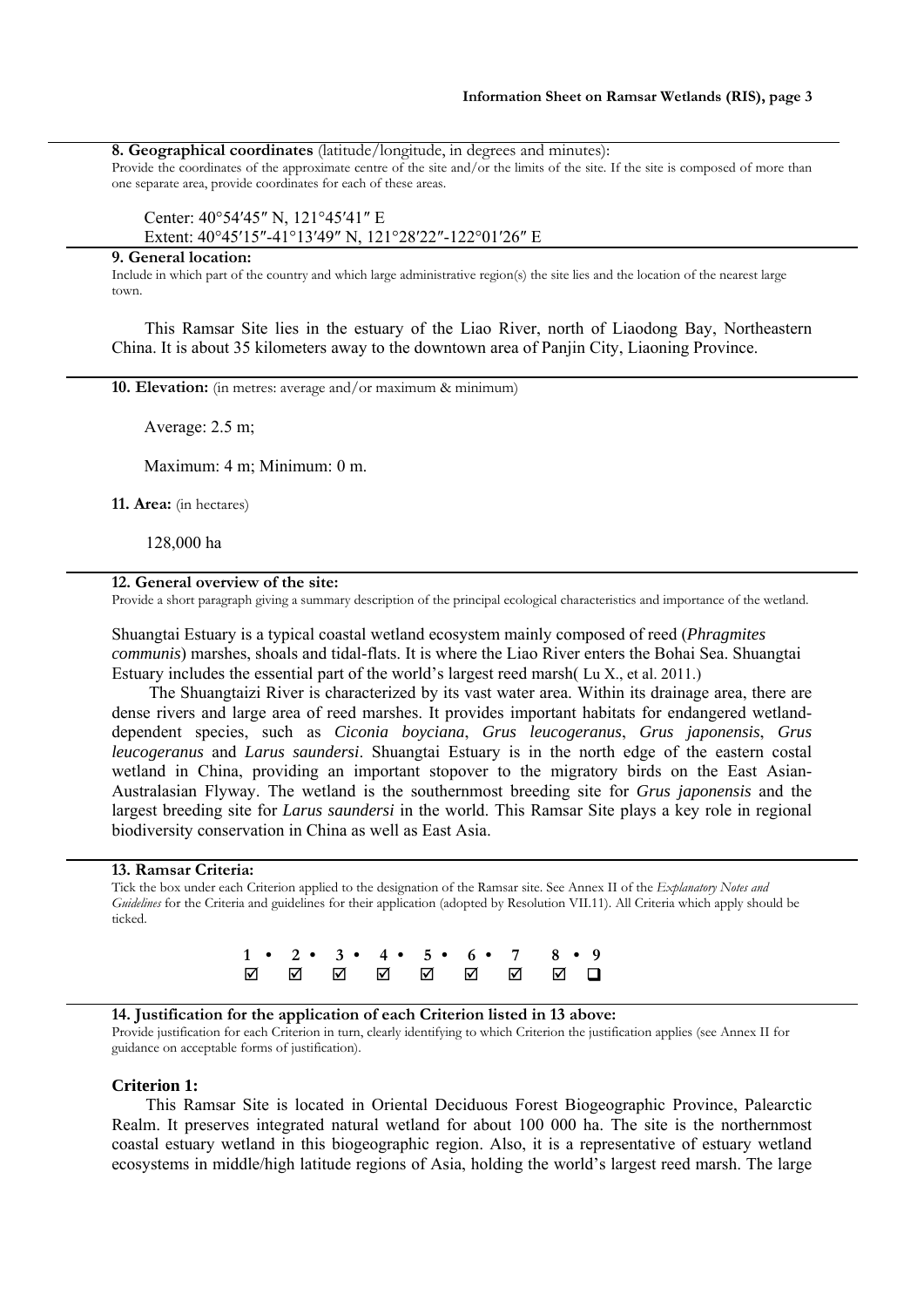area of reed marsh and tidal-flat wetlands are rendering its hydrological and ecological functions which make great contributions to the coastal water purification and biodiversity conservation.

| <b>Latin Name</b>            | <b>Common Name</b>        | <b>IUCN</b><br>Category | <b>CMS</b><br><b>Appendix</b> | <b>CITES</b><br><b>Appendix</b> | <b>National</b><br><b>Protection</b><br><b>Class</b> |  |  |  |
|------------------------------|---------------------------|-------------------------|-------------------------------|---------------------------------|------------------------------------------------------|--|--|--|
| Leucogeranus<br>leucogeranus | Siberian Crane            | CR.                     | 1/11                          | I                               |                                                      |  |  |  |
| Grus japonensis              | Red-crowned Crane         | EN                      | 1/11                          | 1/11                            |                                                      |  |  |  |
| Ciconia boyciana             | <i>Oriental Stork</i>     | EN                      | -1                            | -1                              |                                                      |  |  |  |
| Tringa guttifer              | <b>Spotted Greenshank</b> | EN                      | $\mathbf{I}$                  |                                 | H                                                    |  |  |  |
| Anser cygnoides              | Swan Goose                | VU                      | П                             |                                 |                                                      |  |  |  |
| Grus vipio                   | White-naped Crane         | VU                      | H                             | I/II                            | $\mathbf{I}$                                         |  |  |  |
| Otis tarda                   | <b>Great Bustard</b>      | VU                      | 1/11                          | I/II                            |                                                      |  |  |  |
| Egretta eulophotes           | Chinese Egret             | VU                      |                               |                                 | H                                                    |  |  |  |
| Grus monacha                 | Hooded Crane              | VU                      |                               | 1/11                            |                                                      |  |  |  |
| Larus relictus               | <b>Relict Gull</b>        | VU                      | T                             | Ι                               |                                                      |  |  |  |
| Larus saundersi              | Saunders's Gull           | VU                      |                               |                                 |                                                      |  |  |  |

**Criterion 2:** 

# **Criterion 3**:

This Ramsar Site is a biodiversity hotspot in the Oriental Deciduous Forest Biogeographic Province, Palearctic Realm. There are 104 phytoplankton species, 127 vascular plant species and 920 animal species living in this wetland, much exceeding the average in this biogeographic region.

# **Criterion 4**:

The Ramsar Site provides important breeding habitats for many rare species. It is the largest breeding site for the endangered species *Larus saundersi* in the world. According to the observation (2009), there are over 5,000 *Larus saundersi* breeding in this Ramsar Site, accounting for 80% of the *Larus saundersi* breeding population in the world. Besides, this site is also the southernmost breeding site of *Phoca largha*. Every year, over 300 individuals of *Grus japonensis* take this site as an important stopover during migration, and *ca* 50 individuals of *Grus japonensis* breed in this site.

## **Criterion 5**:

According to the observation records from 2009 to 2011, there are over 100,000 waterfowl individuals observed in this Ramsar Site every year. The individuals of the major species are shown in the table below.

| <b>English name</b> | Latin name         | Count<br>(year) |       |       |  |  |  |  |  |
|---------------------|--------------------|-----------------|-------|-------|--|--|--|--|--|
|                     |                    | 2009            | 2010  | 2011  |  |  |  |  |  |
| Red-crowned Crane   | Grus japonensis    | 327             | 326   | 291   |  |  |  |  |  |
| Siberian Crane      | Grus leucogeranus  | 34              | 223   | 156   |  |  |  |  |  |
| Common Coot         | <i>Fulica atra</i> | 3760            | 2825  | 1690  |  |  |  |  |  |
| <b>Baikal Teal</b>  | Anas formosa       | 32000           | 50000 | 27890 |  |  |  |  |  |
| Gadwall             | Anas strepera      | 16500           | 26083 | 14800 |  |  |  |  |  |
| Common Teal         | Anas crecca        | 18500           | 17292 | 15430 |  |  |  |  |  |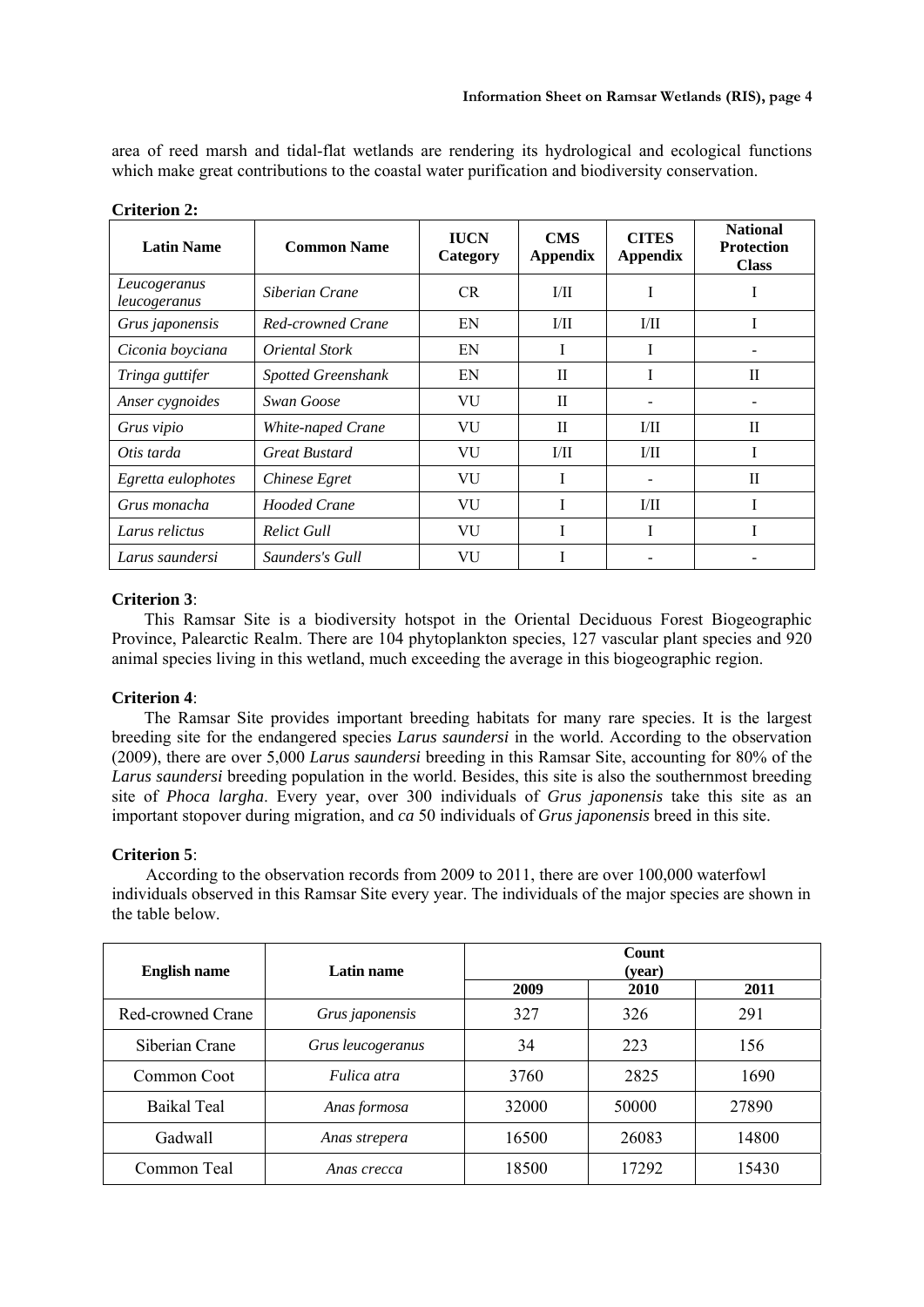| Eurasian<br>Oystercatcher  | Haematopus ostralegus | 1679   | 3000   | 987   |  |  |
|----------------------------|-----------------------|--------|--------|-------|--|--|
| Dunlin                     | Calidris alpina       | 7800   | 9600   | 5670  |  |  |
| Red-necked Stint           | Calidris ruficollis   | 4760   | 5600   | 1200  |  |  |
| <b>Great Knot</b>          | Calidris tenuirostris | 4780   | 5877   | 6900  |  |  |
| <b>Black-tailed Godwit</b> | Limosa limosa         | 3120   | 2766   | 2890  |  |  |
| <b>Bar-tailed Godwit</b>   | Limosa lapponica      | 7350   | 8700   | 6540  |  |  |
| Slaty-backed Gull          | Larus schistisagus    | 1805   | 2200   | 809   |  |  |
| <b>Black-headed Gull</b>   | Larus ridibundus      | 2870   | 1572   | 1945  |  |  |
| Saunders's Gull            | Larus saundersi       | 6397   | 6582   | 6969  |  |  |
| Caspian Tern               | Caspian Tern          | 329    | 123    | 98    |  |  |
| Total                      |                       | 112011 | 142769 | 94265 |  |  |

## **Criterion 6:**

| <b>English Name</b> | <b>Latin Name</b> | Year | Count | 1% level |
|---------------------|-------------------|------|-------|----------|
|                     |                   | 2009 | 327   | 27       |
| Red-crowned Crane   | Grus japonensis   | 2010 | 326   | 27       |
|                     |                   | 2011 | 291   | 27       |
| Saunders's Gull     |                   | 2009 | 6397  | 85       |
|                     | Larus saundersi   | 2010 | 6582  | 85       |
|                     |                   | 2011 | 6969  | 85       |

# **Criterion 7:**

As a typical estuary wetland, there are various aquatic species distributed in the diverse habitats. There are 44 crustacean species, 63 mollusc species, and 124 fish species. This site is rich in such economic species as *Pseudosciaena crocea*, *Lateolabrax japonicus*, *Mugil soiuy*, and *Meretrix meretrix*. The site is also the world's biggest clam (*Meretrix meretrix*) production area.

# **Criterion 8:**

The site is the spawning site of some important migrating fish species, such as *Lateolabrax japonicas* and *Coilia ectenes*.

**15. Biogeography** (required when Criteria 1 and/or 3 and /or certain applications of Criterion 2 are applied to the designation):

Name the relevant biogeographic region that includes the Ramsar site, and identify the biogeographic regionalisation system that has been applied.

## **a) biogeographic region:**

Oriental Deciduous Forest Biogeographic Province, Palearctic Realm

**b) biogeographic regionalisation scheme** (include reference citation):

A Classification of the Biogeographical Provinces of the World (Miklos D.F. Udvardy, 1975)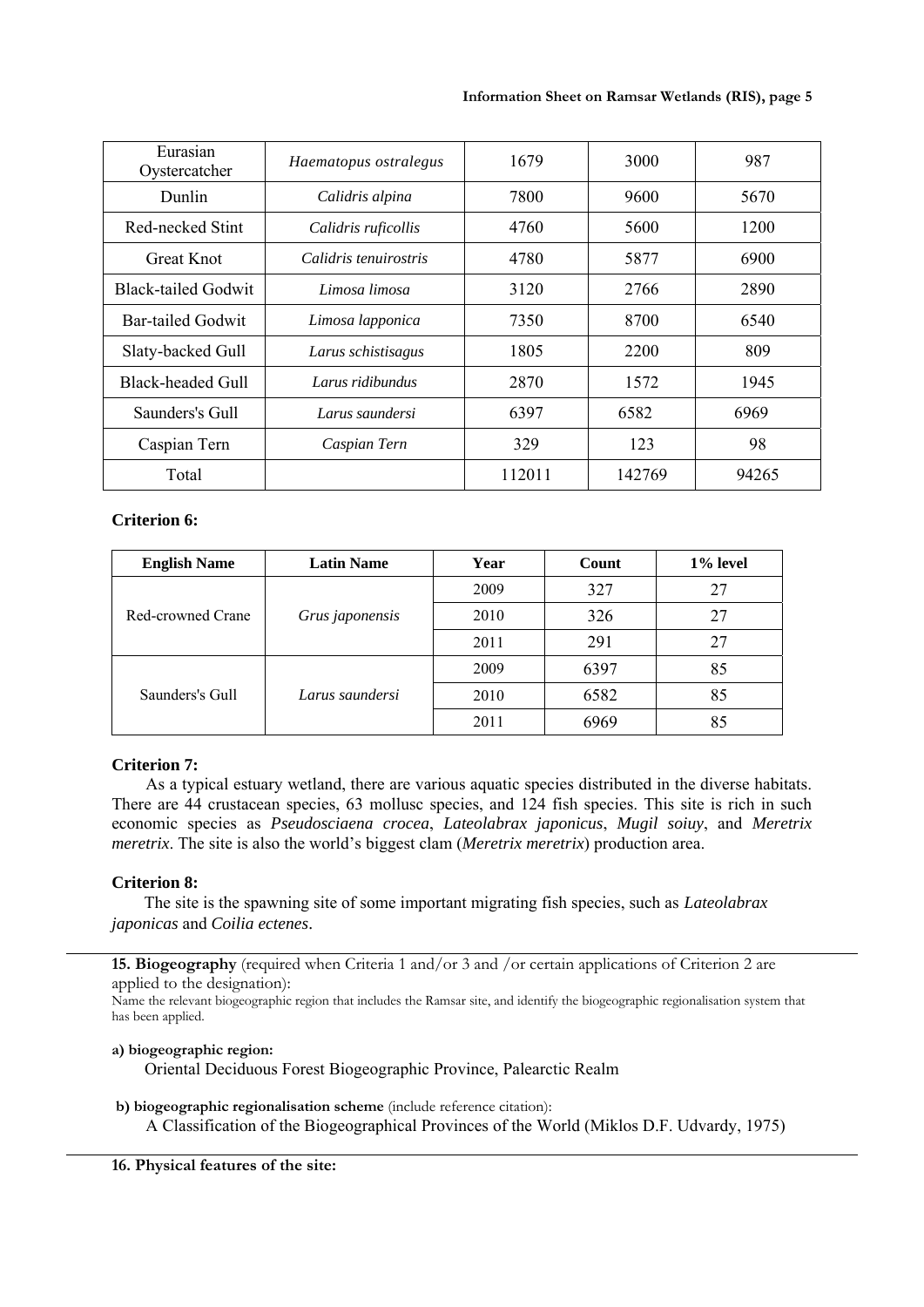Describe, as appropriate, the geology, geomorphology; origins - natural or artificial; hydrology; soil type; water quality; water depth, water permanence; fluctuations in water level; tidal variations; downstream area; general climate, etc.

**Geology and geomorphology:** This Ramsar Site is located at the tectonic unit of Liao River Rift. Since the Pleistocene, the Liao River Basin experienced transgression and recession for three times. In the Liao River estuary and Shuagtaizi River estuary, three stratums was accumulated by the transgression, and there are evidences that the shoreline frequently advanced and retreated, indicating that tectonic movement was relatively active in this area. The geomorphological type of this area is alluvial coastal plain. The topography is flat and open with distinctive riverways, reed marshes and tidal-flats.

#### **Origin:** Naturally originated.

**Soil:** The components of the soils are mainly from the sands and sediments carried by the river. The soils are mainly composed of bog soil and coastal solonchak. Due to long term waterlogging, the permeability of the soil is low and the nutrient matters decompose slowly.

Salinity: 0.6-3.0% (in top soils); organic matter content: 1.5-2.5%; total nitrogen: 0.05-0.25%; available N: 20-50 ppm; available P: 3-20 ppm; available K: >200 ppm.

**Hydrology:** The water in this Ramsar Site is mainly supplied by surface water. The major surface runoffs in this site include Shuangtaizi River, DaLiao River, Raoyang River, Daling River. The Shuangtaizi River and Daling River are the main contributors to the establishment and maintenance of the wetlands in this area. According to the observation from Liujianfang Hydrological Station, the mean annual runoff of the Shuangtaizi River is  $4.691$  billion m<sup>3</sup>. The mean annual sediment concentration carried by the river is  $3.4 \text{ kg/m}^3$ .

Water quality: Water quality in the reed marsh wetland in this site is at the Class-III level of national standard (there are 6 classes in the national standard of water quality, and Class-I represents the best quality). According to the monitoring records in 2010, the mean content of TP was 0.113 mg/L, that of TN was 1.286 mg/L, and that of COD was 27.186 mg/L (Wang et al. 2011).

**Tidal type:** Irregular semidiurnal tidal.

**Climate:** The site is located in the mid-latitude area where the climate is represented as warm temperate continental monsoon sub-humid climate. The mean annual temperature is 8.4 ℃, the mean annual precipitation is 623.2 mm and the mean annual evaporation is 1 568.6 mm. Influenced by the Bohai Sea, wind speed and wind direction are relatively stable.

#### **17. Physical features of the catchment area:**

Describe the surface area, general geology and geomorphological features, general soil types, and climate (including climate type).

The catchment of the wetland is Liao River Basin, with a total area of 229,000 km<sup>2</sup>. It is located in the Northeastern China. On its west side are the Great Xing'an Mountains, Qilaotu Mountains and Nuluerhu Mountains, with the elevation between 500 and 1,500 m. On its east side are Jilinhada Mountains, Longgang Mountains and Qian Mountains, with the elevation between 500 and 2,000 m. The midstream and downstream area of the Liao River is the Liao River Plain, with an elevation less than 200 m. The main soil type is brown soil and the main land use types are farmland and forest. Liao River Basin has a temperate continental monsoon sub-humid climate. The mean annual temperature is between 4 °C and 9 °C, decreasing from the south to north.

## **18. Hydrological values:**

Describe the functions and values of the wetland in groundwater recharge, flood control, sediment trapping, shoreline stabilization, etc.

Shuangtai Estuary is connected with Liaodong Bay. Within the site, there are numerous rivers running into the Bohai Sea. The large areas of reed marshes have remarkable ability of water storage and flood control. With large area of floodplain connected with the flood discharge area of Panjin City, this site can reduce flood peak rapidly. It creates new tidal-flat areas by intercepting sediments. Also it can recharge ground water and avoid salt water invasion.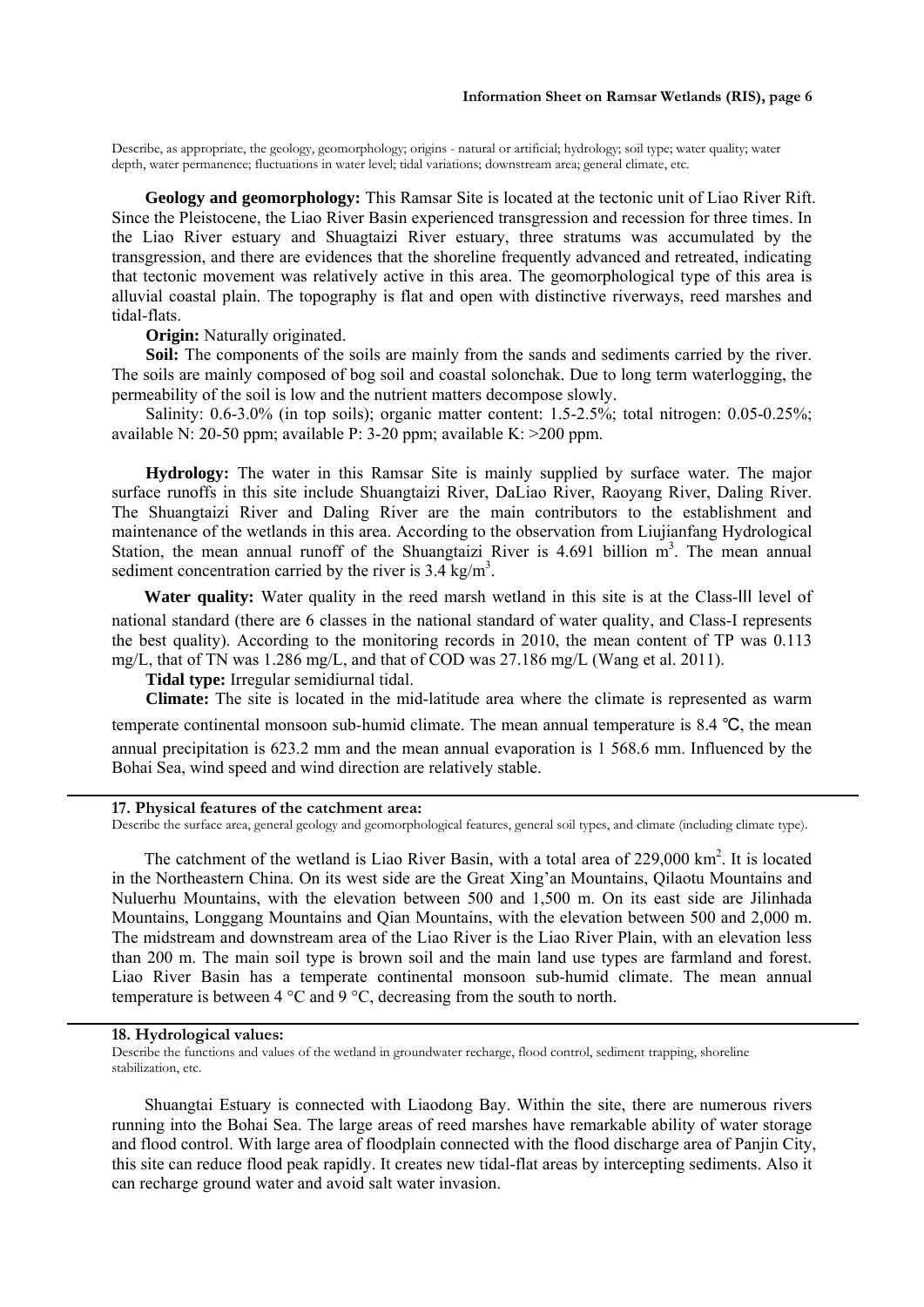#### **19. Wetland Types**

#### **a) presence:**

Circle or underline the applicable codes for the wetland types of the Ramsar "Classification System for Wetland Type" present in the Ramsar site. Descriptions of each wetland type code are provided in Annex I of the *Explanatory Notes & Guidelines*.

| Marine/coastal: $\overline{A} \cdot B \cdot C \cdot D \cdot E \cdot \overline{B} \cdot \overline{G} \cdot \overline{H} \cdot I \cdot J \cdot K \cdot Z_{k(a)}$ |                                                                                               |  |  |  |  |  |  |  |  |  |  |  |
|----------------------------------------------------------------------------------------------------------------------------------------------------------------|-----------------------------------------------------------------------------------------------|--|--|--|--|--|--|--|--|--|--|--|
| Inland: $L \cdot M \cdot N \cdot O \cdot P \cdot Q \cdot R \cdot Sp \cdot Ss \cdot Tp$ Ts U Va                                                                 | $Vt \bullet \overline{W} \bullet Xf \bullet Xp \bullet \overline{Y} \bullet Zg \bullet Zk(b)$ |  |  |  |  |  |  |  |  |  |  |  |
| Human-made: $1 \cdot 2 \cdot 3 \cdot 4 \cdot 5 \cdot 6 \cdot 7 \cdot 8 \cdot 9 \cdot Zk(c)$                                                                    |                                                                                               |  |  |  |  |  |  |  |  |  |  |  |

#### **b) dominance:**

List the wetland types identified in a) above in order of their dominance (by area) in the Ramsar site, starting with the wetland type with the largest area.

H-G-A-F-M-N-Tp-Ts-W-Y-1-3-6-2

#### **20. General ecological features:**

Provide further description, as appropriate, of the main habitats, vegetation types, plant and animal communities present in the Ramsar site, and the ecosystem services of the site and the benefits derived from them.

This Ramsar Site is mainly composed of large areas of marshes, neritic areas and tidal-flats. It is covered by seasonal wetland vegetation with a total coverage over 90%. The main constructive species are *Phragmites communis* and *Suaeda heteroptera*. The freshwater marsh ecosystem in this site shows integrated structures and functions.

This site is an important habitat for the waterfowls living in Liao River Delta. It provides abundant foods for cranes, stocks, geese, ducks, gulls, shorebirds and other wetland-dependent birds. The reed marsh wetlands provide safe breeding habitats for waterfowls, such as *Grus japonensis*, *Ardea cinerea*, *Ardea purpurea* and *Chlidonias hybrida*; the *Suaeda heteroptera* tidal-flat wetlands provide breeding habitats for *Gelochelidon nilotica*, *Recurvirostra avosetta* and the endangered species *Larus saundersi*. Moreover, *Suaeda heteroptera* vegetations also provide not only nesting materials, but also hiding places for *Larus saundersi*. Meanwhile, this Ramsar Site has great contributions to climate regulation and ecological balance maintenance.

#### **21. Noteworthy flora:**

Provide additional information on particular species and why they are noteworthy (expanding as necessary on information provided in 14, Justification for the application of the Criteria) indicating, e.g., which species/communities are unique, rare, endangered or biogeographically important, etc. *Do not include here taxonomic lists of species present – these may be supplied as supplementary information to the RIS.* 

The flora in this site belongs to Northern China Flora. The vegetations are mainly composed of 4 types (i.e. small tree-shrub vegetation, meadow vegetation, marsh vegetation and aquatic vegetation). This site holds 231 plant species, including 104 phytoplankton and 127 vascular plant species.

There are numerous herbaceous plant species, while much less arbor plant species. *Phragmites communis*, *Suaeda heteroptera*, *Asteromoea integrifolia*, *Heteropappus hispidu, Xanthium strumarium*, *Artemisia lactifolia*, *Artemisia mogolica*, *Artemisia Leucophylla* are the dominant herbaceous plants and *Salix matsudana*, *Morus alba*, *Lespedeza floribunda*, *Tamarix chinensis* are the dominant arbor plants. In addition, the national Class-II protected species *Glycine soja* can be found in this site.

#### **22. Noteworthy fauna:**

Provide additional information on particular species and why they are noteworthy (expanding as necessary on information provided in 14. Justification for the application of the Criteria) indicating, e.g., which species/communities are unique, rare,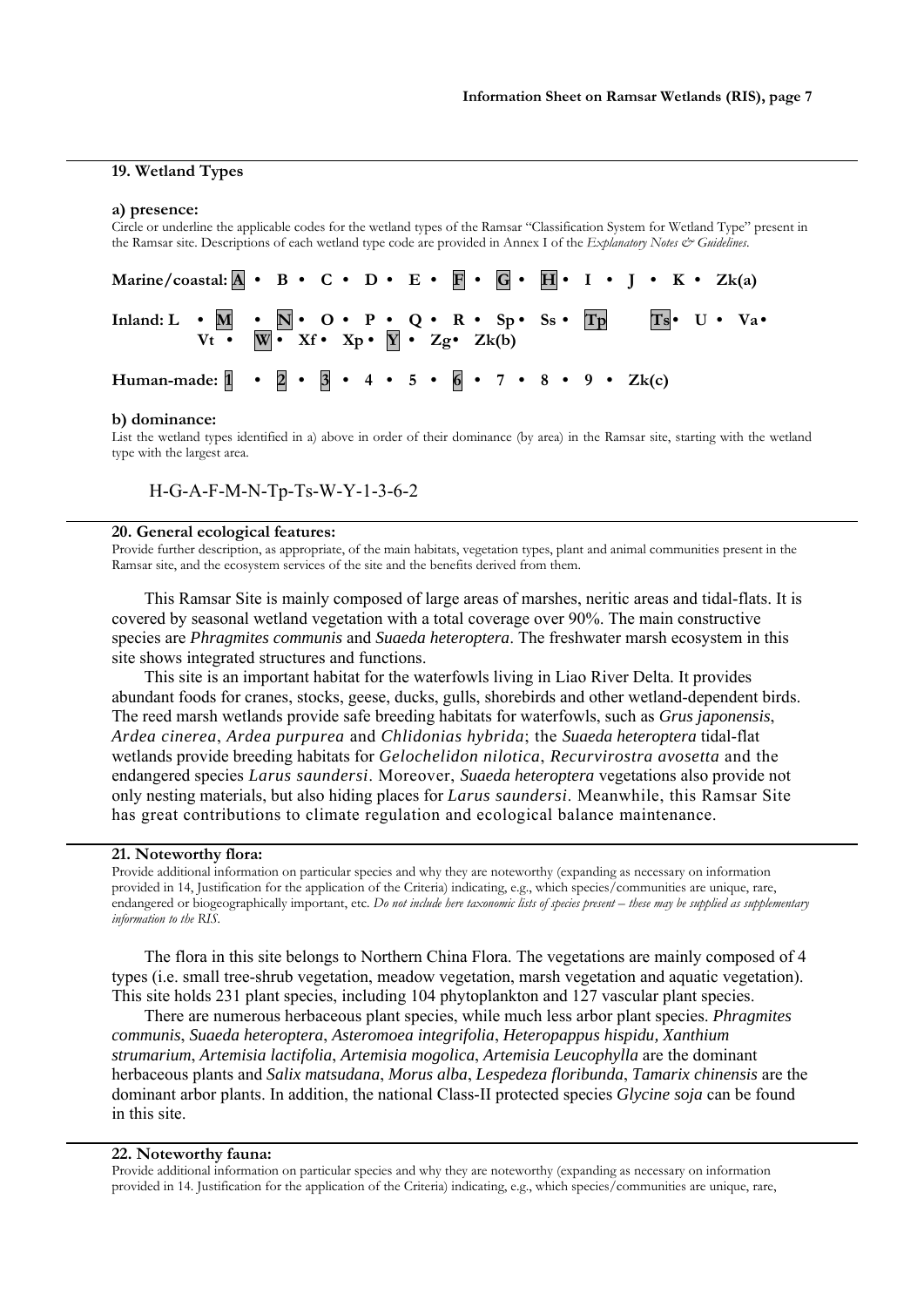endangered or biogeographically important, etc., including count data. *Do not include here taxonomic lists of species present – these may be supplied as supplementary information to the RIS.*

This Ramsar Site is rich in animal species. There are 51 zooplankton species, 21 echinodermata species, 11 oligochaetes species, 49 crustacea species from 22 families in 5 orders, 63 mollusca species from 26 families in 12 orders, 299 insect species from 77 families in 11 orders, 124 fish species from 57 families in 20 orders, 15 amphibian and reptile species, 267 bird species from 58 families in 17 orders, 20 mammal species from 10 families in 7 orders.

Besides the species listed in Criterion 2 of Section 14, there are 3 species under Class-I National Protection: *Ciconia nigra*, *Haliaeetus albicilla* and *Aquila chrysaetos*; 32 species under Class-II National Protection, such as *Platalea leucorodia*, *Cygnus olor*, *Cygnus Cygnus*, *Cygnus columbianus*, *Anser albifrons*, *Grus virgo*, *Grus grus*, *Numenius minutus*, *Nyctea scandiaca*, *Asio flammeus* and *Phoca largha*.

#### **23. Social and cultural values:**

**a)** Describe if the site has any general social and/or cultural values e.g., fisheries production, forestry, religious importance, archaeological sites, social relations with the wetland, etc. Distinguish between historical/archaeological/religious significance and current socio-economic values:

With abundant natural resources and beautiful landscapes, this Ramsar Site is of great tourism value. Moreover, it is the production base of fishery and reeds. Annual reed production is up to 500,000 tons, and the annual production of aquatic products is up to several million tons. This site keeps a well-protected natural ecosystem and provides an ideal base for scientific research on marine ecosystems, inland wetland ecosystems and inland-ocean ecotone ecosystems.

**b)** Is the site considered of international importance for holding, in addition to relevant ecological values, examples of significant cultural values, whether material or non-material, linked to its origin, conservation and/or ecological functioning?

## No.

If Yes, tick the box  $\Box$  and describe this importance under one or more of the following categories:

- i) sites which provide a model of wetland wise use, demonstrating the application of traditional knowledge and methods of management and use that maintain the ecological character of the wetland:
- ii) sites which have exceptional cultural traditions or records of former civilizations that have influenced the ecological character of the wetland:
- iii) sites where the ecological character of the wetland depends on the interaction with local communities or indigenous peoples:
- iv) sites where relevant non-material values such as sacred sites are present and their existence is strongly linked with the maintenance of the ecological character of the wetland:

# **24. Land tenure/ownership:**

a) within the Ramsar site: State ownership; Shuangtai Estuary National Nature Reserve has the tenure of land use.

#### b) in the surrounding area:

State ownership; the local government has the tenure of land use.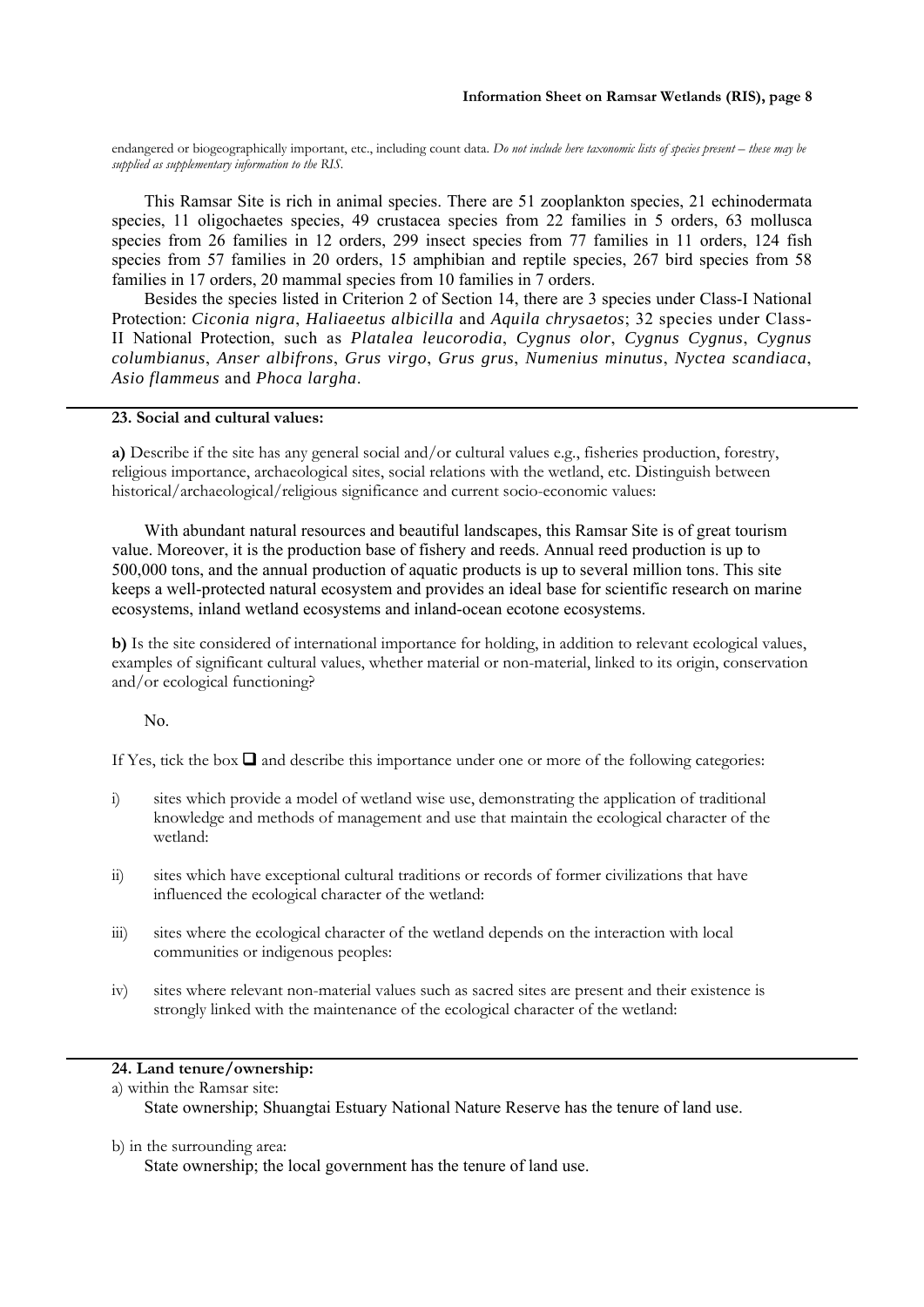## **25. Current land (including water) use:**

a) within the Ramsar site:

There are paddy fields of 157 ha (accounting for 0.1% of this site), aquaculture lands of 1,466 ha (accounting for 1.1% of this site) and a small amount of timberlands, salt fields and human settlements (<1% of this site). The rest lands of this site are under conservation.

b) in the surroundings/catchment:

Farmlands and reed production lands are the major land use forms. Panjin City is located 15 km away from this site, presenting a total area of urban lands of about 60  $\text{km}^2$ .

**26. Factors (past, present or potential) adversely affecting the site's ecological character, including changes in land (including water) use and development projects:**  a) within the Ramsar site:

Caused by climate drought, the rivers in this site seasonally dried up in some years, which reduced the coverage of the riparian vegetations in the dry seasons.

b) in the surrounding area:

The aquaculture in the surroundings could produce some adverse influences.

## **27. Conservation measures taken:**

**a)** List national and/or international category and legal status of protected areas, including boundary relationships with the Ramsar site:

In particular, if the site is partly or wholly a World Heritage Site and/or a UNESCO Biosphere Reserve, please give the names of the site under these designations.

The Reserve was approved as a National Nature Reserve in 1988. It joined the "East Asian-Australasian Wader Flyway Reserves Network" in 1996, and joined "Northeast Asia Crane Network" in 2002.

**b)** If appropriate, list the IUCN (1994) protected areas category/ies which apply to the site (tick the box or boxes as appropriate):

Ia  $\boxtimes;$  Ib  $\Box;$  II  $\Box;$  III  $\Box;$  IV  $\Box;$  V  $\Box;$  VI  $\Box$ 

**c)** Does an officially approved management plan exist; and is it being implemented?:

*The Management Methods for Liaoning Shuangtai Estuary National Nature Reserve* and *Announcement on Strictly Forbidding Fishing, Hunting and Collecting Activities in Liaoning Shuangtai Estuary National Nature Reserve* was approved by the Panjin government in 1994.

*The Master Plan for Liaoning Shuangtai Estuary National Nature Reserve* was approved by State Forestry Administration in 2010. This plan is implemented during 2011-2020.

**d)** Describe any other current management practices:

An enforcement team has been established to execute the rules in the reserve. Feeding sites, rescue and breeding centers have been established for the animals. *Grus japonensis* and *Larus saundersi* have been bred successfully. Panjin Wetland Ecosystem Monitoring Station has been established to observe and study the formation, status and maintenance of the wetlands, as well as the biodiversity, behaviors, habitats and population relationships of the waterfowls. The reserve has carried out wetland ecosystem restoration project. About 400 ha of habitat have been restored for the *Larus saundersi* and 300 ha of degraded wetland have been restored by pumping sea water back.

**<sup>28.</sup> Conservation measures proposed but not yet implemented:**  e.g. management plan in preparation; official proposal as a legally protected area, etc.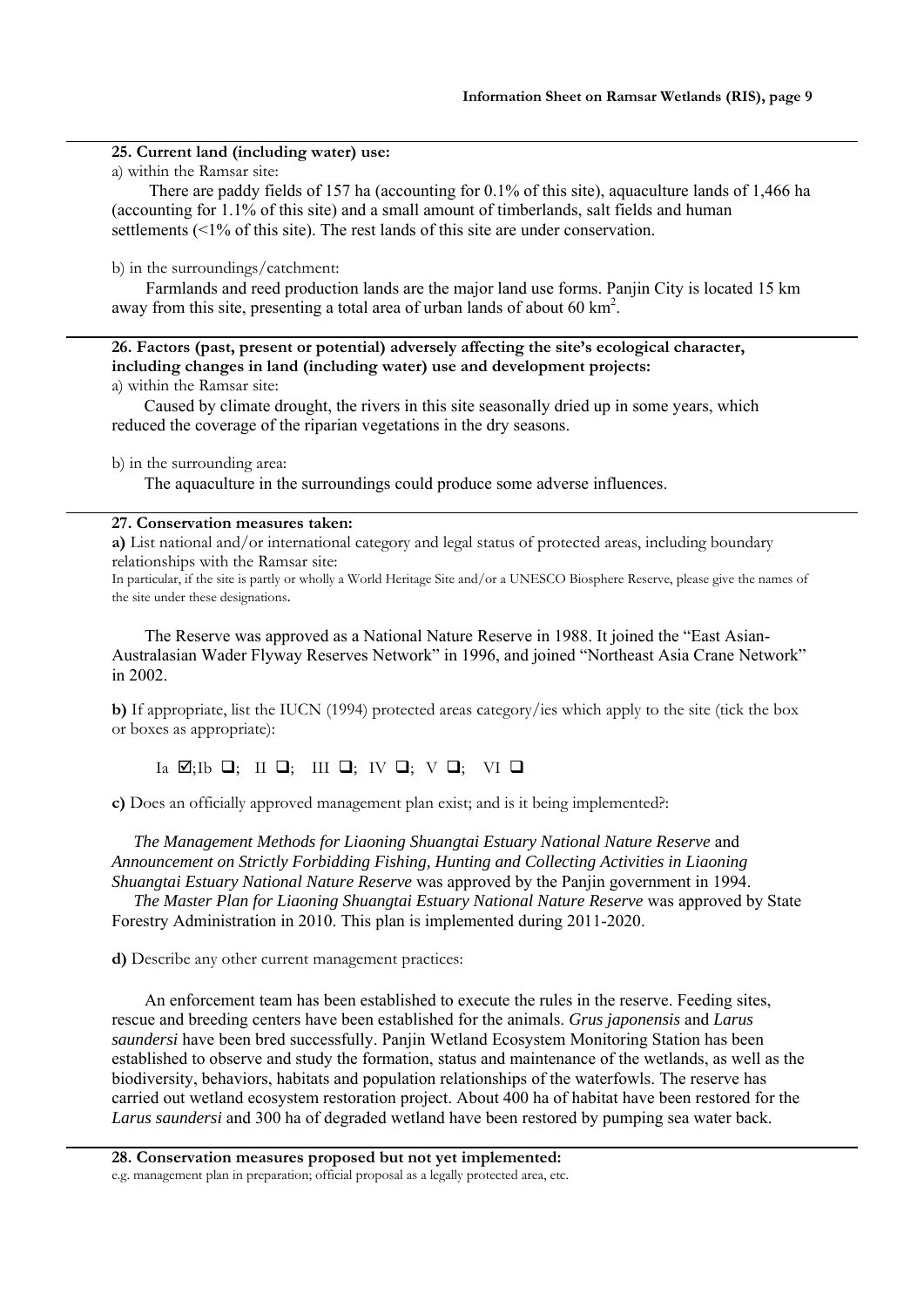Water supply and wetland restoration projects are in preparation, e.g., *Wetland Restoration Project of Liaoning Shuangtai Estuary National Nature Reserve*, *Ecological Water Recharge Project of Liaoning Shuangtai Estuary National Nature Reserve*, *Wetland Conservation Project of Liaohe River Delta*.

# **29. Current scientific research and facilities:**

e.g., details of current research projects, including biodiversity monitoring; existence of a field research station, etc.

For this site, 6 scientific projects founded by the National Science Foundation of China have been carried out. At the same time, the reserve has collaborated with Liaoning University to carry out *The Research on Constructing Non-migratory Grus japonensis Population*, and collaborated with Reed Institute of Liaoning Province to carry out the research on *Artificial Recovery Techniques of Suaeda heteroptera*. *The research on Biological Characters and Protective Measures of Larus saundersi* has also been carried out by the reserve. Moreover, the reserve has carried out some works on artificial insemination, incubation and brood on *Grus japonensis*. The research has collaborated with Japanese institutions to carry out the bird ringing and population monitoring on *Larus saundersi* in order to do long term research on its migration and protection. In addition, the reserve has joined the monitoring works of the GEF project on *Grus leucogeranus* migration, now the reserve has already monitored the migration of *Grus leucogeranus* in Liaoning Province for 5 years continuously.

Presently, the scientific equipments based in the management office include 7 computers, 5 highpowered telescopes, epidiascope, GPS, camera, etc.

## **30. Current communications, education and public awareness (CEPA) activities related to or benefiting the site:**

e.g. visitors' centre, observation hides and nature trails, information booklets, facilities for school visits, etc.

The reserve carries out relevant activities in the "Bird-Loving Week" in April every year. It highly improved the reserve's popularity and public awareness of wildlife protection. The reserve has held "Bird-lovers Class" in many schools, and carried out lectures and activities on bird protection. The reserve itself has become an environment educational base for many schools. Moreover, the reserve has established an exhibition hall where science popularization and environmental education activities can be carried out for the visitors.

#### **31. Current recreation and tourism:**

State if the wetland is used for recreation/tourism; indicate type(s) and their frequency/intensity.

There are seasonal tourism activities in this Ramsar Site. Scenery-seeing and birds-watching are the main types of tourism. The annual tourist number is about 300,000. The tourists are strictly limited outside the core area of the reserve.

#### **32. Jurisdiction:**

Include territorial, e.g. state/region, and functional/sectoral, e.g. Dept of Agriculture/Dept. of Environment, etc.

#### **Territorial**:

The Government of Panjin City.

#### **Functional**:

State Forestry Administration & Rural Economy Development Committee of Panjin City.

#### **33. Management authority:**

Provide the name and address of the local office(s) of the agency(ies) or organisation(s) directly responsible for managing the wetland. Wherever possible provide also the title and/or name of the person or persons in this office with responsibility for the wetland.